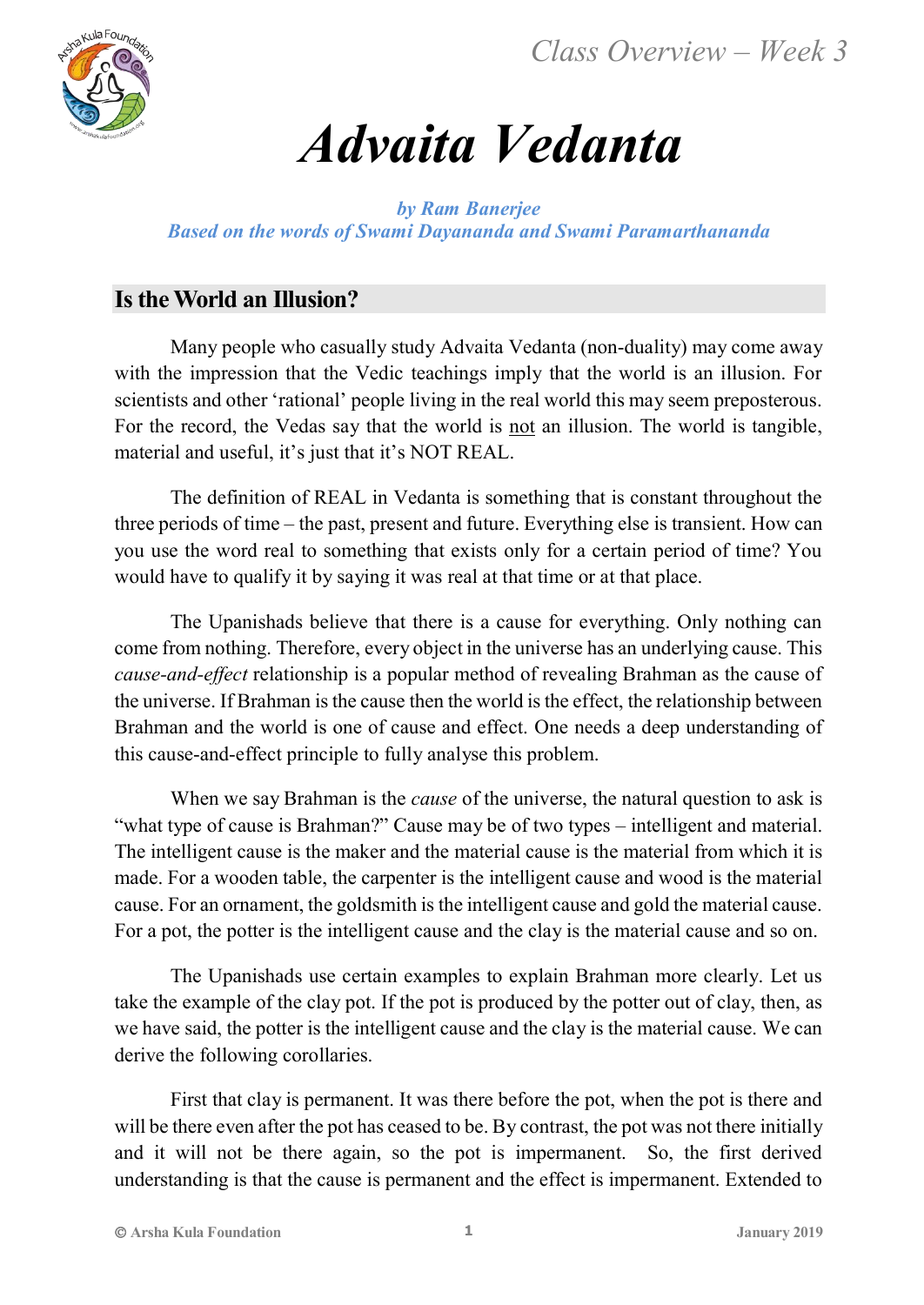Brahman, this means that Brahman (the cause) is permanent and the world (the effect) is impermanent.

Secondly, if there are many clay pots, the first pot is located here, the second is there, and the third (say a lamp) is located somewhere else and so on. Wherever the pot is, the lamp is not and wherever the lamp is, the pot is not. From that it is clear that every product is located in one place whereas wherever the pot is, clay is there and wherever the lamp is, clay is there. Therefore, the clay is behind every product. Clay pervades every product. It is not located to a single place whereas every product is located in a limited place. Extended to Brahman, this means that Brahman (the cause) pervades all. There is nowhere that Brahman is not whereas the effects are located in many places.

Thirdly, the pots, lamps, jugs and plates (collectively the products) are many but behind the plurality of products the clay (the cause) is one. So, although the effects can be many, the cause is only one. Extended to Brahman, this means that Brahman is one but the effects (the world of objects) are many.

Fourthly, the clay has got an existence of its own, but the pot cannot exist independent of clay. The clay has independent existence whereas the pot has a dependent existence. The very existence of the pot does not belong to the pot itself. It is BORROWED from the clay and temporarily gifted to the pot. How do we know that? What is the proof? If the pot had its own intrinsic existence, without depending on the clay then even after removing the clay, the pot would exist. If clay and pot were two independent entities enjoying independent existence, the removal of one would not affect the other.

What we find when removing the clay is that the pot does not have an existence of its own. The pot is a dependent thing known as a 'non-substantial entity'. In Sanskrit we say clay is **satyam** (non-dependent) and pot is **mithya** (dependent). Even though we use two words – pot and clay – there are NOT two substances. There is only one substance. In the case of wood and table, water and ocean and gold and bangle, there are two names but only one substance. From this we can say that the **cause is satyam** and the **effect is mithya**. What is the definition of mithya? Mithya only has a verbal existence rather than a substantial existence. There is no substance called pot for it is only clay.

That Brahman which is the cause of the universe is satyam. It is independently existent and does not require anything else for its existence. Brahman is imperishable and from that varieties of products are born and will in turn go back to Brahman. At the time of dissolution, all products will return to the material cause. Therefore, Brahman being the material cause will have everything return to it. Thus, Brahman is not only the cause of an object but also the resolution of an object. To this one can add that Brahman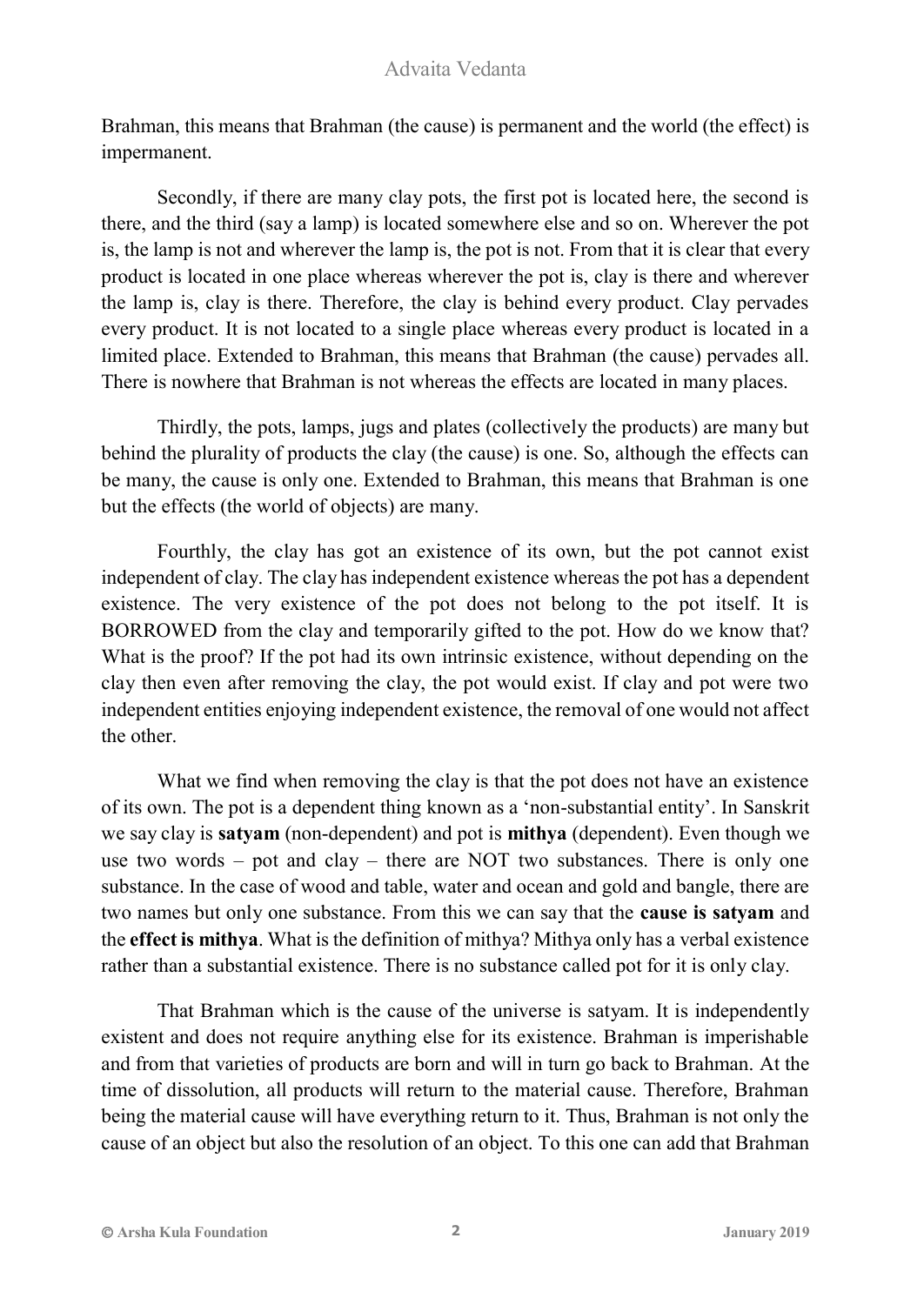is the cause of the survival of the object. Thus Brahman<sup>1</sup> is (1) the cause, (2) the existence and (3) the resolution of all objects. Because of clay alone, the pot is born, because of clay alone the pot exists and into clay alone the pot goes back. Because of Brahman alone the universe is born, exists and into Brahman it returns.

If we have two causes for every effect and all objects in creation are effects, then what is the intelligent and material cause of this creation? Of these, which cause is Brahman? The Upanishads conclude that Brahman happens to be BOTH the intelligent and the material cause of creation. Normally we say the carpenter CREATES the table and the wood BECOMES the table. The goldsmith CREATES the ornament and gold BECOMES the ornament.

Similarly, from the perspective of intelligent cause, we say Brahman has created the world. But from the perspective of the material cause we say that Brahman is manifested AS the world. How can one Brahman be both the intelligent and material cause? Just as a spider is both the intelligent and material cause of the web, so Brahman can be both. The general rule is that the intelligent and the material causes are different but the exceptional rule is that they can be identical. Brahman is that exception.

When we say that Brahman is the material cause of the universe, we can have certain misconceptions. Just as clay is the material cause of pots, water is the material cause of waves and gold is the material cause of ornaments, Brahman is the material cause of this creation. Through this definition, the Vedic teachings want to convey that there is no world that is separate from Brahman. Just as there are no pots separate from clay, no waves separate from water and no ornaments separate from gold. There is no product separate from the material cause. If Brahman is the material cause and the world is the product, the teachings want to say that there is no world separate from Brahman. *World* is only a word just as ornament is only a word. There is no substance called ornament. Gold is one substance; ornaments are non-substantial. Similarly, this wonderful universe that we experience, that appears to be solid and substantial is really speaking non-substantial. Once we understand that the world is non-substantial, then we have to ask ourselves, do we want to depend on a substantial or non-substantial thing. Would it not be foolish to depend on a non-substantial thing?

Dependence on a non-substantial thing will lead to disappointment, frustration, anger, worry, sorrow and fear. If at all you want to depend on something, better to depend on the substantial Brahman rather than the non-substantial world. Enjoy the non-

 $\overline{a}$ 

 $1$  Here we are talking about Brahman as the material cause not the intelligent cause. From the clay, the pot is born and will eventually return to the clay. It will not return to the potter, which is the intelligent cause.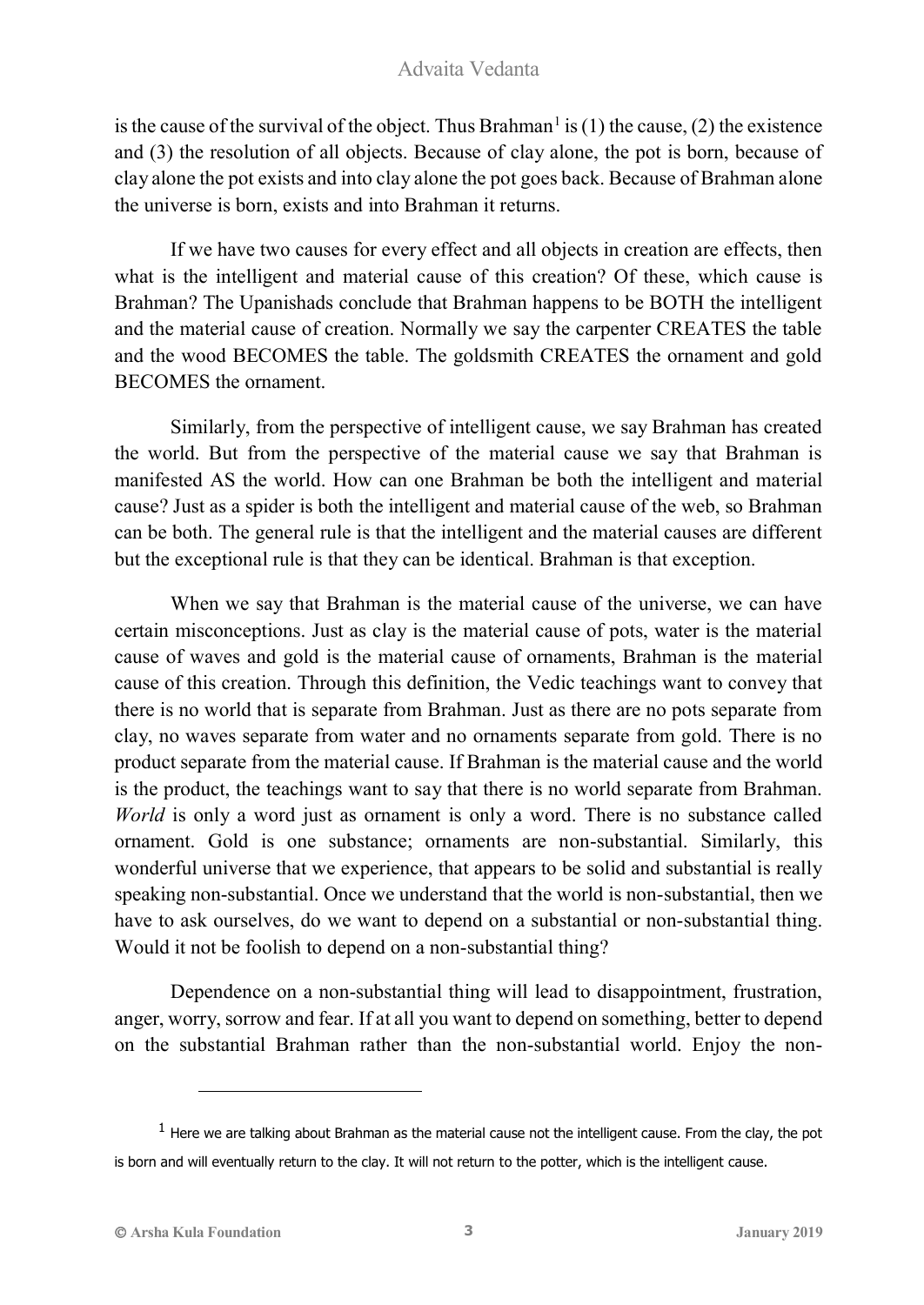substantial world but do not have an emotional dependence upon it. Thus, one should be clear that the world is non-substantial.

We should also know what the teachings DOESN'T want to convey. Language is a funny thing. When we say, "This person is the pillar of the organization" we mean that the organization is maintained and supported by him and without him it would collapse. What we do not mean is that the fellow is an inert round column that belongs to the organization. Similarly, when we say Brahman is the material cause, it may be extended incorrectly. We generally find that the material cause is matter. Whether it is clay, water or gold, but in the case of Brahman, it is conscious material cause unlike other material causes. Secondly the material cause is normally tangible. We may therefore incorrectly take Brahman as a tangible material molded into the universe. Instead, we need to note that Brahman is an intangible formless material cause.

Brahman is a sentient, intangible material cause. The basic 'stuff' of the universe is consciousness, which is intangible. That is why scientists also point out that this tangible world is energy and energy happens to be intangible. If intangible energy can produce the solid universe then you can extend to say that the intangible consciousness is the 'stuff' of the universe.

Finally, whenever the material cause produces an effect, the material cause undergoes a modification. Wood undergoes a modification to look like a table. Therefore generally, the material cause is changing whereas in the case of Brahman, the material cause is unchanging. We have to remember these three factors i.e. Brahman the changeless, formless conscious principle is the material cause of the universe. Therefore, by extension, this universe, which is the product of Brahman, cannot exist without the changeless, formless consciousness since no effect can exist without its cause.

This is unique to Vedanta. This concept is not available in any material science nor is it available in any philosophy either. In all the systems of philosophy, matter is the material cause. In Vedanta alone, we have a unique teaching that rather than matter, consciousness is the stuff of the universe. When we think matter is the stuff of the universe we call it material science and when we think consciousness is the stuff of the universe, we call it spiritual science.

The lessons to be drawn are:

(1) Brahman is the material cause and the world is the effect, therefore Brahman alone appears in the form of the world.

This means that I need not do anything special to experience Brahman because whenever I am experiencing the world, I am experiencing Brahman alone. I need not separately work to experience the wood whenever I am experiencing the furniture. I am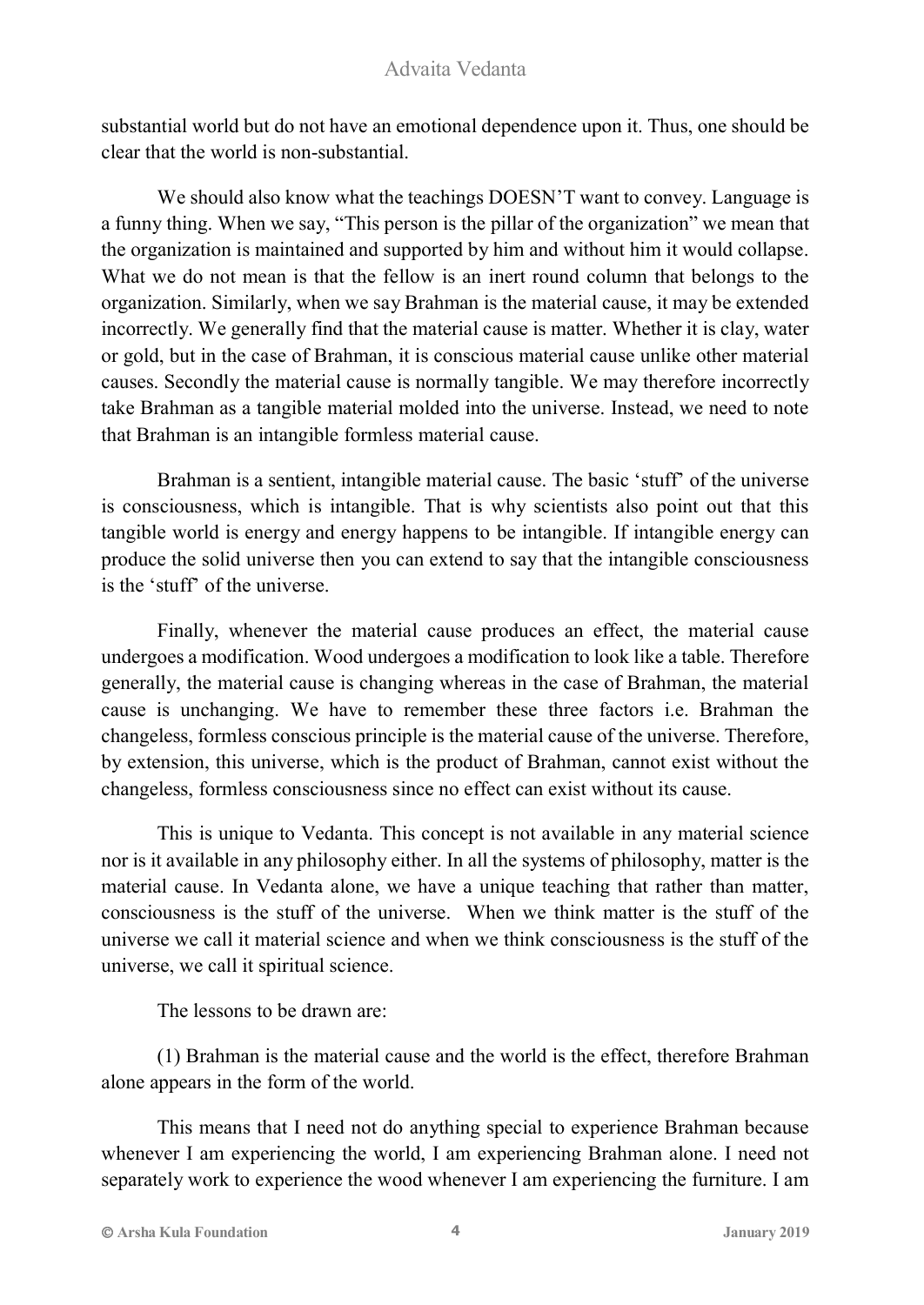experiencing the wood alone in the form of furniture. After experiencing the furniture, I need not separately do any practice to experience the wood. If a person holds the effects in the hand and is struggling to experience the cause, then such a person is indeed foolish. To experience a table and ask how may I experience the wood is indeed foolish. The very experience of the effect is the experience of the cause in effectual form. You cannot experience the table without experiencing the wood. No one can say they have not experienced Brahman. The Upanishad says that you have experienced Brahman; you are experiencing Brahman; you cannot experience anything other than Brahman.

(2) If Brahman is the cause and the world is the effect, there is no world other than Brahman.

There is no substance called world other than Brahman. When wood is the cause and the furniture is the effect, we know that there is no substance called table or chair, there is only one substance called wood. What is the table? It has only a verbal, nonsubstantial existence. All effects only have a verbal, non-substantial existence. The world is only a WORD, it is not a substance. This alone we technically call *mithya*.

The practical lesson is that as long as you hold onto something non-substantial you are in *samsara* (the ups and down of life) while as long as you hold onto something substantial, you are free from samsara, you attain *moksha* (freedom).

If Brahman is all there is then we need to deal with how to know that Brahman. We have said that Brahman is the material cause and the world is effect. This is the cause-and-effect relationship. What are the differences between cause and effect?

(1) Cause is one but the effects are many.

(2) The cause pervades all the effects whereas the effect is finite and limited in space.

(3) The cause exists in all periods of time whereas the effect is subject to birth and death.

(4) The cause has independent existence whereas the effect has a dependent existence.

In Sanskrit, the name given to the cause is *Satyam* and the effect is said to be *Mithya*.

Having noted the four main features of the cause-effect relationship, we have to look for that which fulfills that condition in this creation. To search or arrive at Brahman, we should try to find out that which fulfills these conditions. Something that is everywhere, something that is eternal, and something that is one. What is that?

If we take any one of your physical bodies, or any objects of the world we find that it is non-eternal, it is limited and it is located. From the smallest atom to the biggest star. However, the Upanishad says that there is something.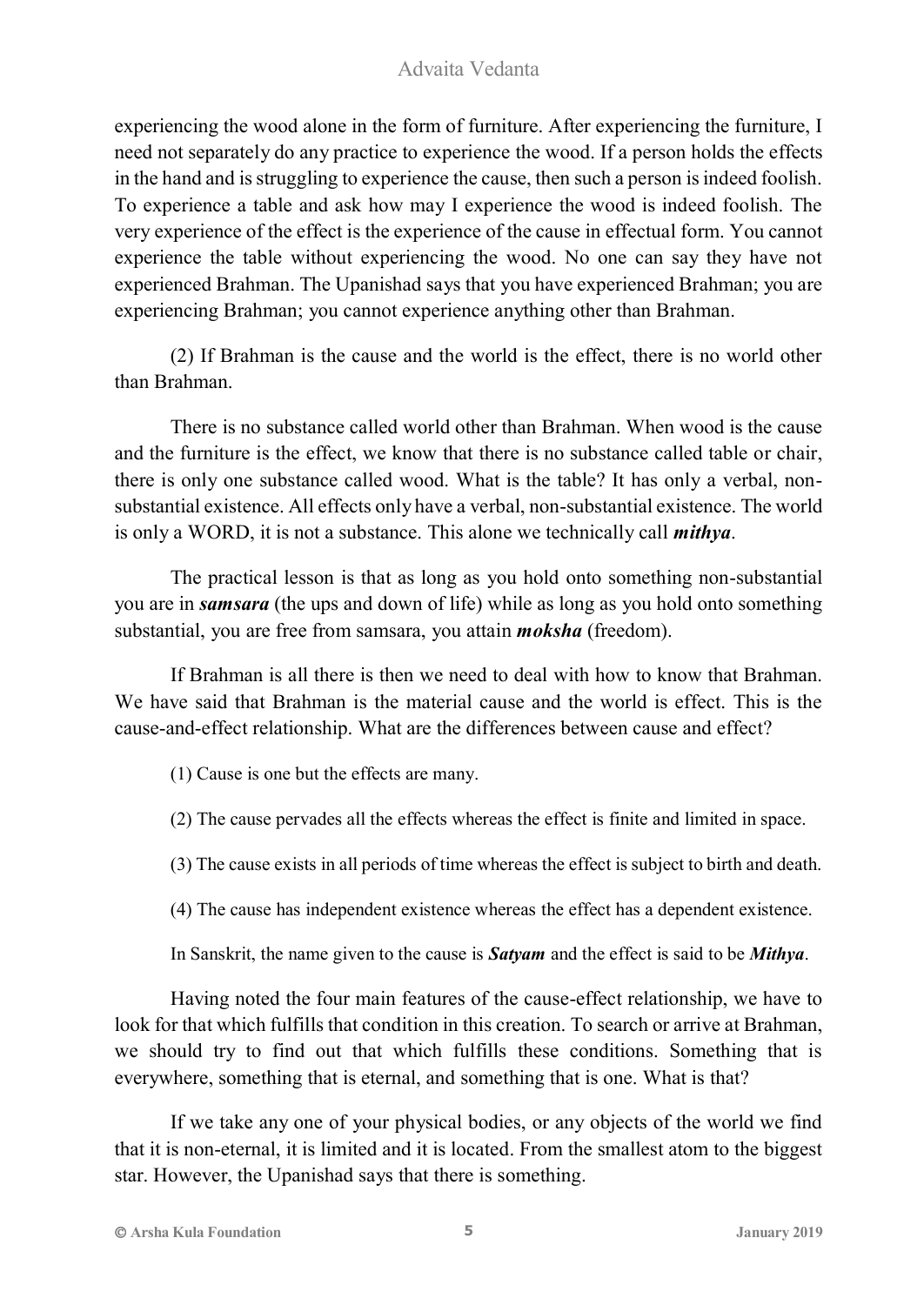When we appreciate anything, we say statements such as there is a house, there is a person, there is a car, or there is a star. What is common to all these statements is "IS". You are appreciating everything in creation as the existing entity. Thus, the existence seems to be something I appreciate everywhere. Do I appreciate anything that is non-existent? No. Therefore Upanishad says that which is everywhere, that which is eternal and that which is one is **Existence**.

My change in perspective should be that I no longer look upon the world as the world but I look upon it as Brahman. This change of attitude or perspective should be the benefit of knowledge. A cognitive change should bring about a perspective change. A perspective change should bring about an attitudinal change and an attitudinal change will bring about a change in our very life. This transformation is samsara to moksha. This transformation has only taken place because I have displaced the world vision by Brahman vision. Like displacing the table vision with the wood vision or displacing the wave vision with water vision.

As long as the vision is of the pot, ornament or wave, the vision is of mortality, when the wave vision is changed to water vision, I do not see mortality because wave comes and goes but water never comes and goes. When I see the wave, I see mortality; when I see water, I see immortality; when I see the pot, I see mortality. When I see clay, I see immortality because even when the pot is broken, the clay continues. The displacement of the world vision with Brahman vision is displacement of vision of mortality by the vision of immortality. Moksha is not going to some place. Moksha is not the accomplishment of any new thing. Moksha is nothing but a change in my vision (world vision replaced by Brahman vision) born out of knowledge.

#### **The methodology**

This is the basic method of the Vedic teachings and has been used by Vedic teachers since the beginning of time. Since this methodology is very important we should understand how it works. This change in vision takes place in four stages. Let us use the example of a wooden table. Everybody starts with the table vision of 'here is a table'.

**Stage 1:** Presentation of the table as an effect

The first stage of the process is that the table is presented as a product or an effect.

**Stage 2:** Presentation of wood as the cause.

If the table is an effect then it should have a cause as all effects have a cause. I therefore say that the cause of the table is wood.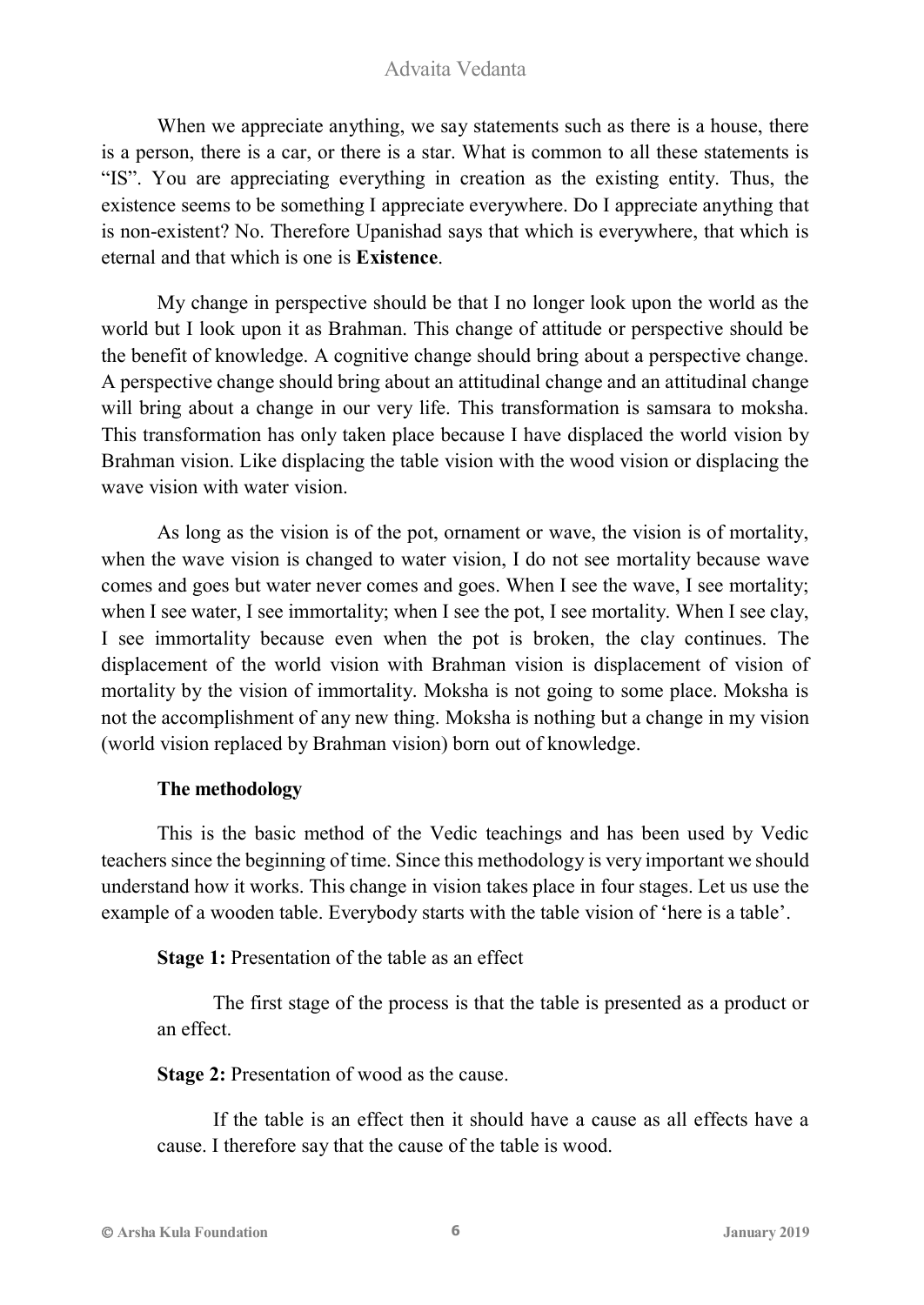**Stage 3:** Negation of the table as separate from wood.

Once you have learned to see the wood, you are asked if there is a table other than wood. Tell me the weight of the wood and the table? You know that the whole weight of the table is the weight of the wood alone. There is no such substance called table. There is no table other than wood. Table is only a word. It has a nominal verbal existence. There is no such thing as table.

**Stage 4:** Negation of the cause 'status' of the wood.

Once you negate the table, the wood can no longer be called the cause, because the word cause is only relevant, valid or meaningful when you accept the effect. The word 'wood' is only relevant as long as you accept the word 'table'. Once you negate the table, the cause is negated and the wood can no longer be called the cause. The causeeffect relationship requires two things. The cause-effect relationship can only exist in a state of duality. We have negated duality therefore the table has gone and the wood can no longer be called the cause. I need to negate the status of 'cause' from the wood. When I do that, I am left with only one wood, which is beyond cause and effect. Wood alone was, wood alone is and wood alone will be. Wood being non-dual there is no two things.

This is the ultimate vision of Vedanta derived by this method. In the first two stages, we present and in the last two stages we negate. This should now be extended to the world.

Presentation of the world as an effect

Presentation of Brahman as the cause.

Negation of the world as separate from Brahman.

Negation of the causal status of Brahman.

Therefore, there is only one Brahman that is neither cause nor effect. We cannot use cause-effect because in non-duality, you cannot discuss reality. My vision has now changed to:

#### **There was Brahman; there is Brahman; there will be Brahman.**

There is no question of creating anything. There is no question of destroying anything. Previously Brahman was with one type of name and form and now Brahman is with another type of name and form. The wood originally in plank form became the wood in table form. The wood alone was there. It is only the form that is different.